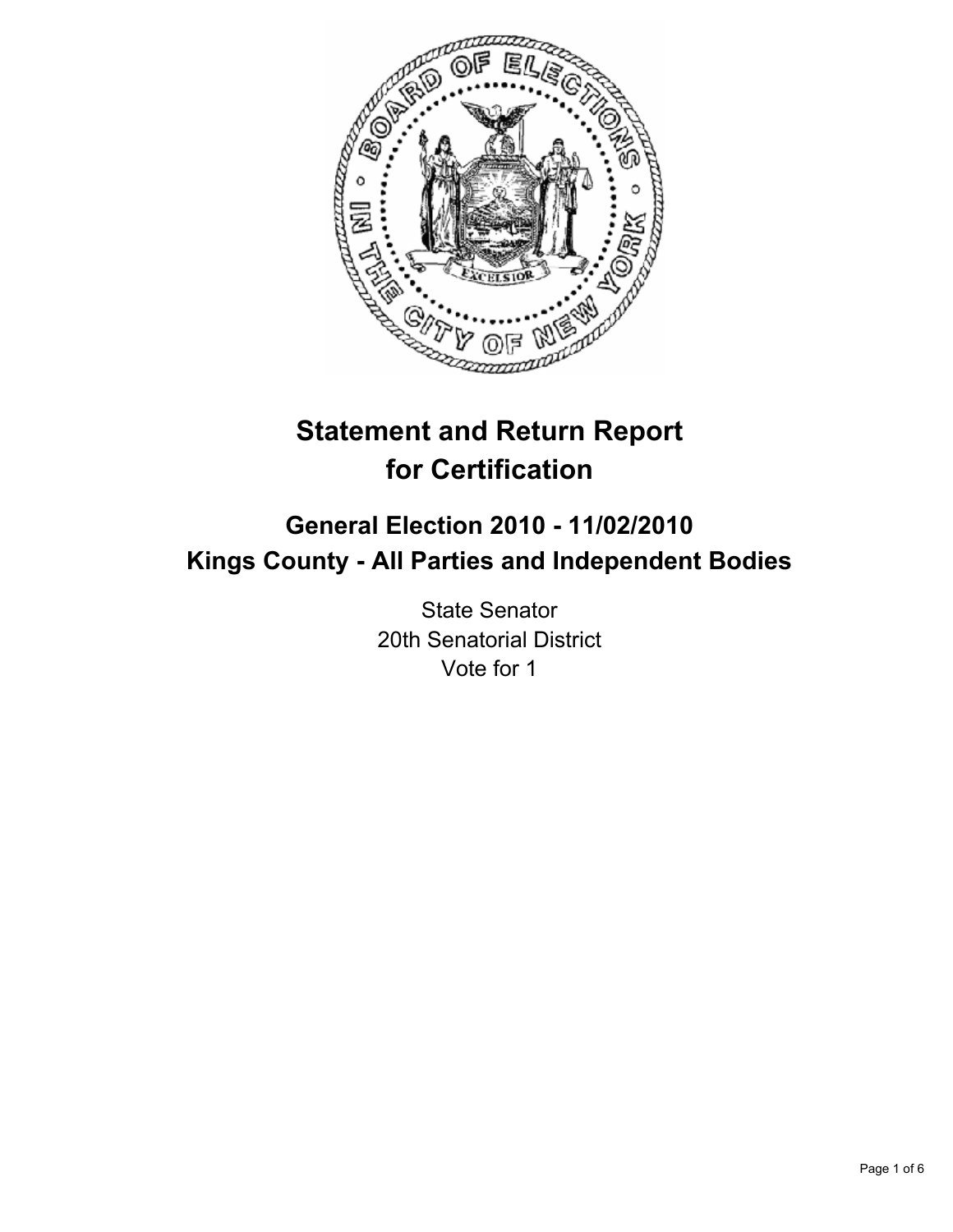

| <b>PUBLIC COUNTER</b>            | 3,084 |
|----------------------------------|-------|
| <b>EMERGENCY</b>                 | 0     |
| ABSENTEE/MILITARY                | 65    |
| AFFIDAVIT                        | 97    |
| <b>Total Ballots</b>             | 3,255 |
| ERIC ADAMS (DEMOCRATIC)          | 2,576 |
| ALLAN E ROMAGUERA (REPUBLICAN)   | 61    |
| ALLAN E ROMAGUERA (CONSERVATIVE) | 12    |
| ERIC ADAMS (WORKING FAMILIES)    | 303   |
| <b>Total Votes</b>               | 2,952 |
| Unrecorded                       | 303   |

# **Assembly District 43**

| PUBLIC COUNTER                    | 19,110 |
|-----------------------------------|--------|
| <b>EMERGENCY</b>                  | 3      |
| ABSENTEE/MILITARY                 | 349    |
| <b>AFFIDAVIT</b>                  | 435    |
| <b>Total Ballots</b>              | 19,973 |
| ERIC ADAMS (DEMOCRATIC)           | 15,625 |
| ALLAN E ROMAGUERA (REPUBLICAN)    | 1,019  |
| ALLAN E ROMAGUERA (CONSERVATIVE)  | 235    |
| ERIC ADAMS (WORKING FAMILIES)     | 1,348  |
| ED KOCH (WRITE-IN)                | 1      |
| ERIC ADAMS VOID (WRITE-IN)        | 1      |
| <b>JOSEPH MARTNONE (WRITE-IN)</b> | 1      |
| PURGE ALBANY (WRITE-IN)           | 2      |
| <b>Total Votes</b>                | 18,232 |
| Unrecorded                        | 1,741  |

| <b>PUBLIC COUNTER</b>            | 11,761         |
|----------------------------------|----------------|
| <b>EMERGENCY</b>                 | 0              |
| <b>ABSENTEE/MILITARY</b>         | 216            |
| <b>AFFIDAVIT</b>                 | 318            |
| <b>Total Ballots</b>             | 12,390         |
| ERIC ADAMS (DEMOCRATIC)          | 7,009          |
| ALLAN E ROMAGUERA (REPUBLICAN)   | 1,315          |
| ALLAN E ROMAGUERA (CONSERVATIVE) | 317            |
| ERIC ADAMS (WORKING FAMILIES)    | 2,621          |
| BILL CONKLIN (WRITE-IN)          | 1              |
| DAVID SANDYMND (WRITE-IN)        | $\overline{2}$ |
| ED BORGES (WRITE-IN)             | 1              |
| JAIME HOOSE (WRITE-IN)           | 3              |
| ROMAYERA (WRITE-IN)              | 1              |
| TIM SHEGHAN (WRITE-IN)           | 1              |
| <b>Total Votes</b>               | 11,271         |
| Unrecorded                       | 1,119          |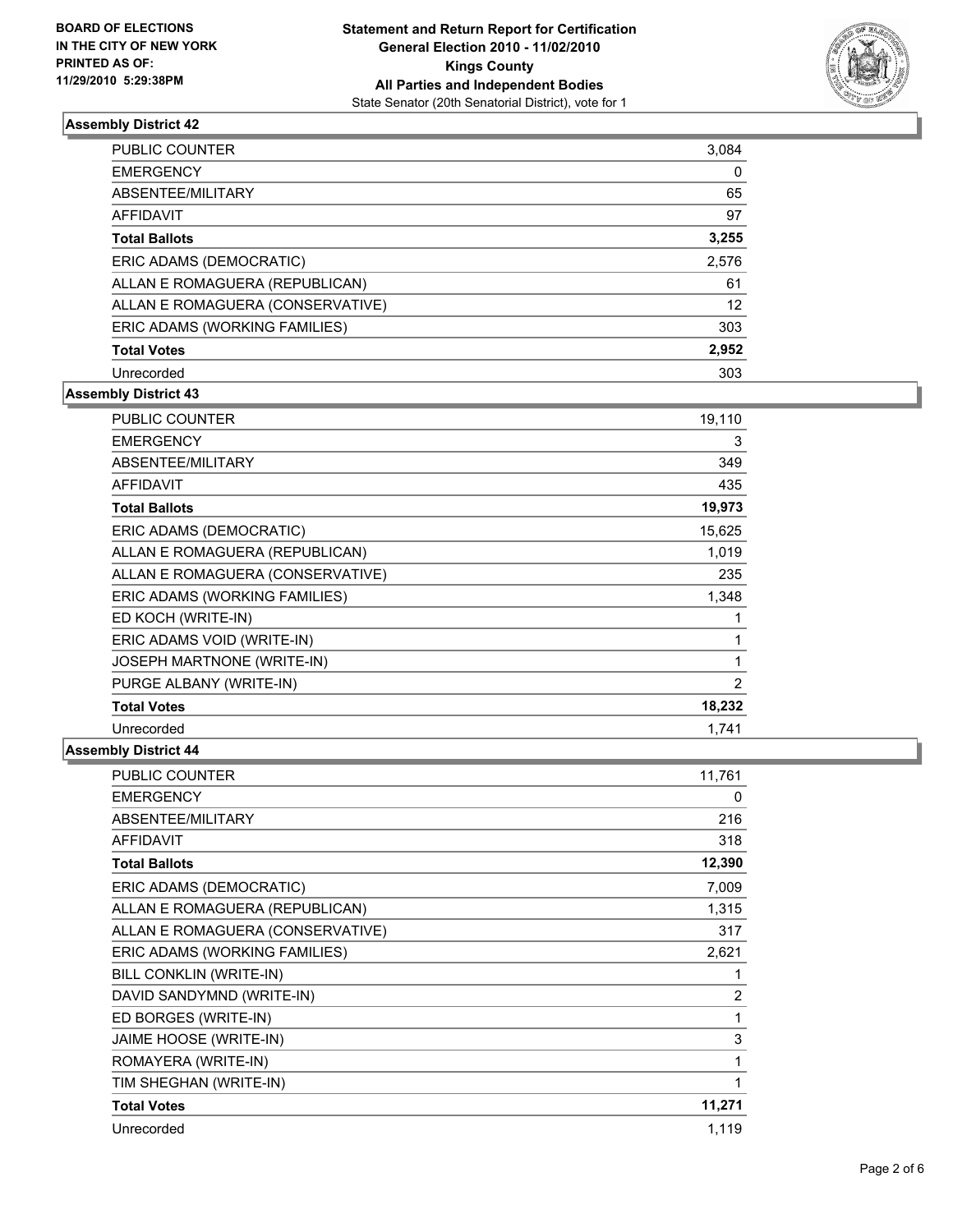

| PUBLIC COUNTER                   | 172 |
|----------------------------------|-----|
| <b>EMERGENCY</b>                 | 0   |
| ABSENTEE/MILITARY                | 2   |
| <b>AFFIDAVIT</b>                 |     |
| <b>Total Ballots</b>             | 177 |
| ERIC ADAMS (DEMOCRATIC)          | 62  |
| ALLAN E ROMAGUERA (REPUBLICAN)   | 71  |
| ALLAN E ROMAGUERA (CONSERVATIVE) | 6   |
| ERIC ADAMS (WORKING FAMILIES)    | 7   |
| <b>Total Votes</b>               | 146 |
| Unrecorded                       | 31  |

# **Assembly District 51**

| <b>PUBLIC COUNTER</b>            | 2,572 |
|----------------------------------|-------|
| <b>EMERGENCY</b>                 | 0     |
| ABSENTEE/MILITARY                | 37    |
| <b>AFFIDAVIT</b>                 | 86    |
| <b>Total Ballots</b>             | 2,703 |
| ERIC ADAMS (DEMOCRATIC)          | 1,572 |
| ALLAN E ROMAGUERA (REPUBLICAN)   | 381   |
| ALLAN E ROMAGUERA (CONSERVATIVE) | 78    |
| ERIC ADAMS (WORKING FAMILIES)    | 303   |
| <b>Total Votes</b>               | 2,334 |
| Unrecorded                       | 369   |

| <b>PUBLIC COUNTER</b>            | 5,472 |
|----------------------------------|-------|
| <b>EMERGENCY</b>                 | 0     |
| ABSENTEE/MILITARY                | 143   |
| <b>AFFIDAVIT</b>                 | 97    |
| <b>Total Ballots</b>             | 5,764 |
| ERIC ADAMS (DEMOCRATIC)          | 3,576 |
| ALLAN E ROMAGUERA (REPUBLICAN)   | 428   |
| ALLAN E ROMAGUERA (CONSERVATIVE) | 77    |
| ERIC ADAMS (WORKING FAMILIES)    | 1,266 |
| BRAD LANDER (WRITE-IN)           | 1     |
| DANNY MEYER (WRITE-IN)           | 1     |
| ELLEN SAURIREY (WRITE-IN)        | 1     |
| <b>Total Votes</b>               | 5,350 |
| Unrecorded                       | 414   |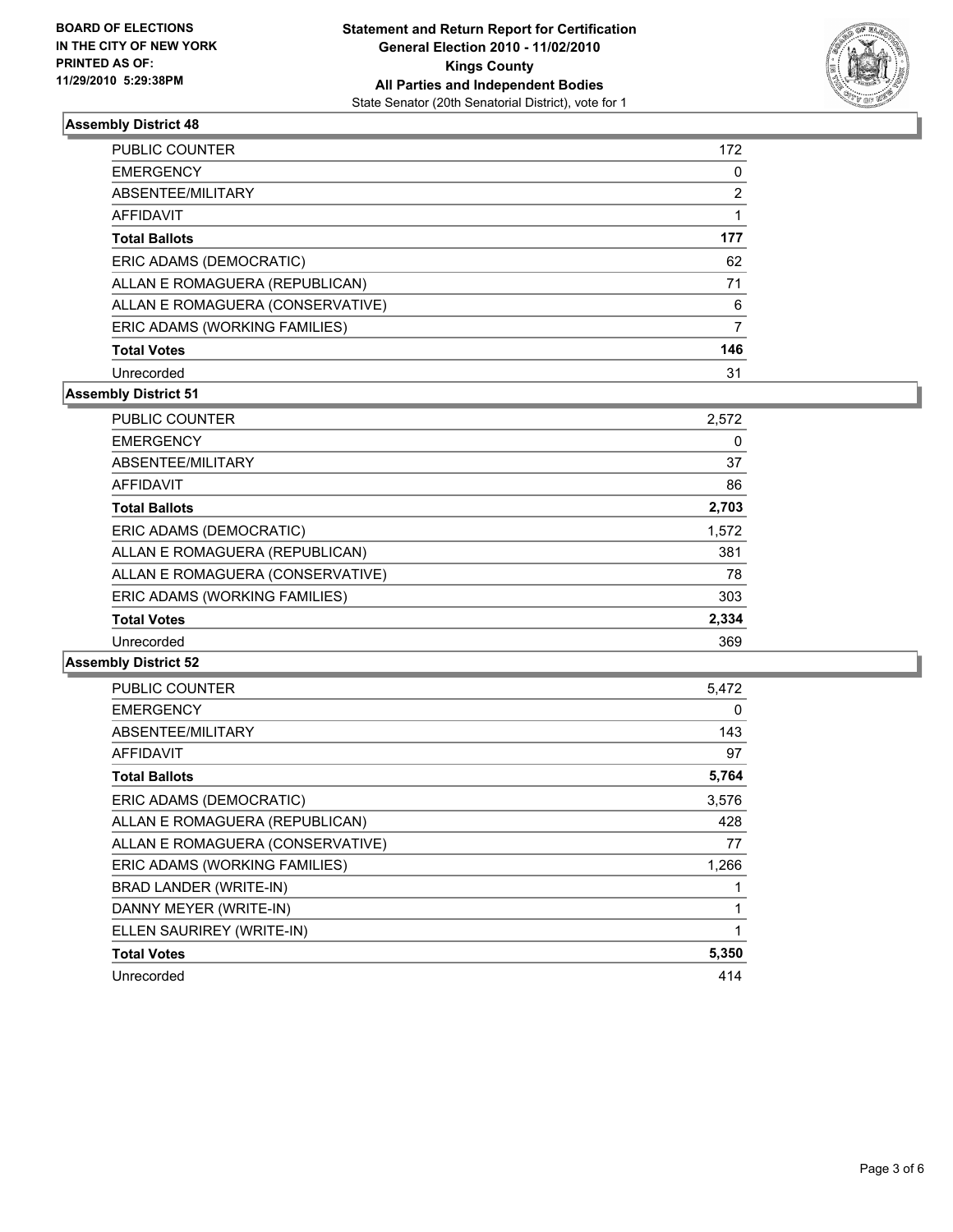

| <b>PUBLIC COUNTER</b>            | 962   |
|----------------------------------|-------|
| <b>EMERGENCY</b>                 | 0     |
| ABSENTEE/MILITARY                | 10    |
| AFFIDAVIT                        | 25    |
| <b>Total Ballots</b>             | 1,000 |
| ERIC ADAMS (DEMOCRATIC)          | 865   |
| ALLAN E ROMAGUERA (REPUBLICAN)   | 12    |
| ALLAN E ROMAGUERA (CONSERVATIVE) | 7     |
| ERIC ADAMS (WORKING FAMILIES)    | 42    |
| <b>Total Votes</b>               | 926   |
| Unrecorded                       | 74    |

# **Assembly District 56**

| <b>PUBLIC COUNTER</b>            | 4,142 |
|----------------------------------|-------|
| <b>EMERGENCY</b>                 | 0     |
| ABSENTEE/MILITARY                | 43    |
| <b>AFFIDAVIT</b>                 | 89    |
| <b>Total Ballots</b>             | 4,280 |
| ERIC ADAMS (DEMOCRATIC)          | 3,540 |
| ALLAN E ROMAGUERA (REPUBLICAN)   | 72    |
| ALLAN E ROMAGUERA (CONSERVATIVE) | 10    |
| ERIC ADAMS (WORKING FAMILIES)    | 204   |
| <b>Total Votes</b>               | 3,826 |
| Unrecorded                       | 454   |

| <b>PUBLIC COUNTER</b>            | 11,301 |
|----------------------------------|--------|
| <b>EMERGENCY</b>                 | 0      |
| ABSENTEE/MILITARY                | 164    |
| <b>AFFIDAVIT</b>                 | 362    |
| <b>Total Ballots</b>             | 11,869 |
| ERIC ADAMS (DEMOCRATIC)          | 8,812  |
| ALLAN E ROMAGUERA (REPUBLICAN)   | 210    |
| ALLAN E ROMAGUERA (CONSERVATIVE) | 41     |
| ERIC ADAMS (WORKING FAMILIES)    | 1,855  |
| LOU REED (WRITE-IN)              |        |
| MARC STAMFORD (WRITE-IN)         | 1      |
| <b>Total Votes</b>               | 10,920 |
| Unrecorded                       | 949    |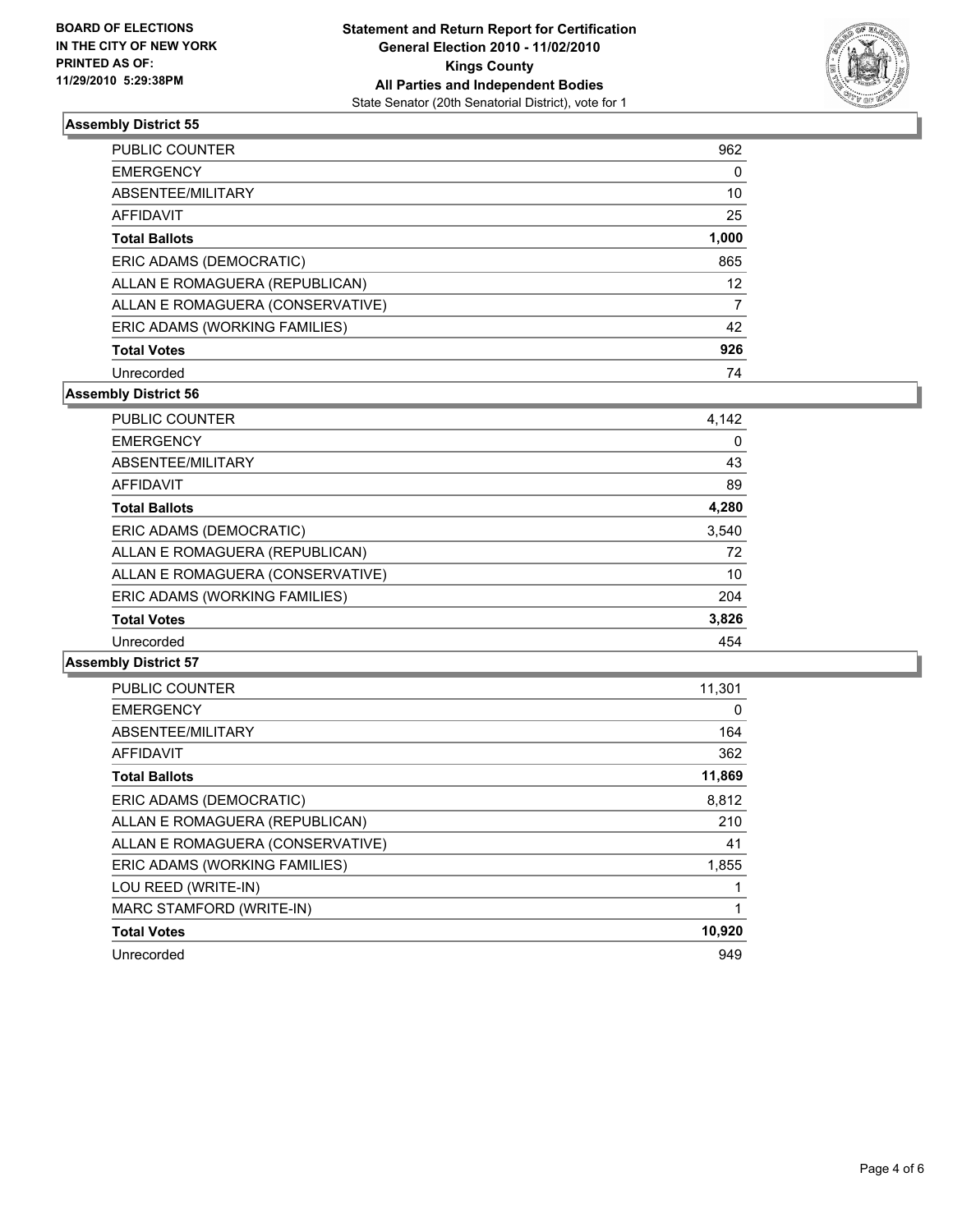

| <b>PUBLIC COUNTER</b>            | 13 |
|----------------------------------|----|
| <b>EMERGENCY</b>                 | 0  |
| ABSENTEE/MILITARY                | 0  |
| <b>AFFIDAVIT</b>                 | 0  |
| <b>Total Ballots</b>             | 13 |
| ERIC ADAMS (DEMOCRATIC)          | 10 |
| ALLAN E ROMAGUERA (REPUBLICAN)   | 0  |
| ALLAN E ROMAGUERA (CONSERVATIVE) | 0  |
| ERIC ADAMS (WORKING FAMILIES)    | 2  |
| <b>Total Votes</b>               | 12 |
| Unrecorded                       |    |